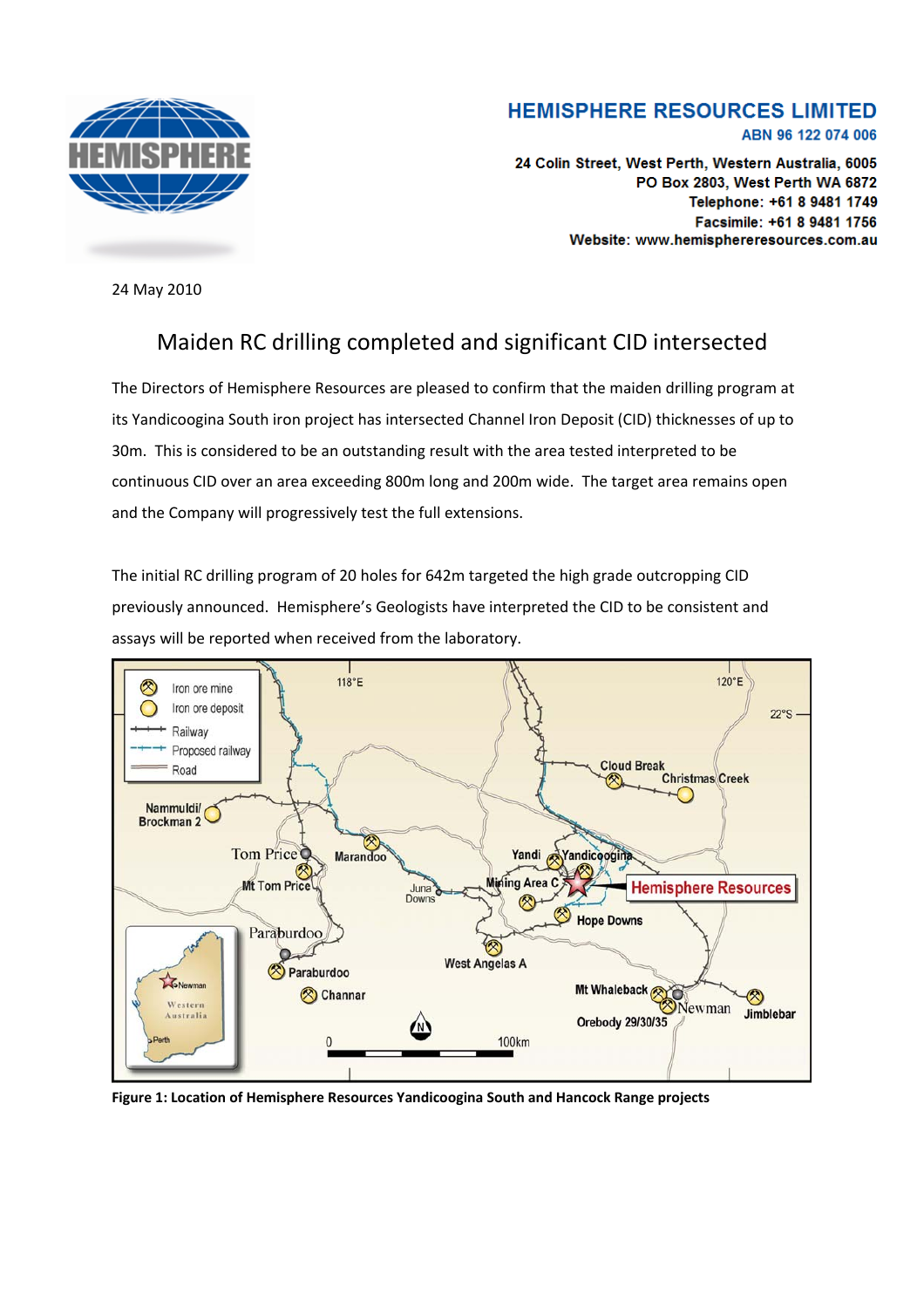The drilling location and detailed plan of drill holes is shown below as figure 2 and figure 3. The interpretation is shown in two sections as figure 4 and figure 5.



**Figure 2: E47/1904 drilling location with ELA47/2110 shown** 



**Figure 3: Location of drill holes with previously reported High Grade Outcrop.**